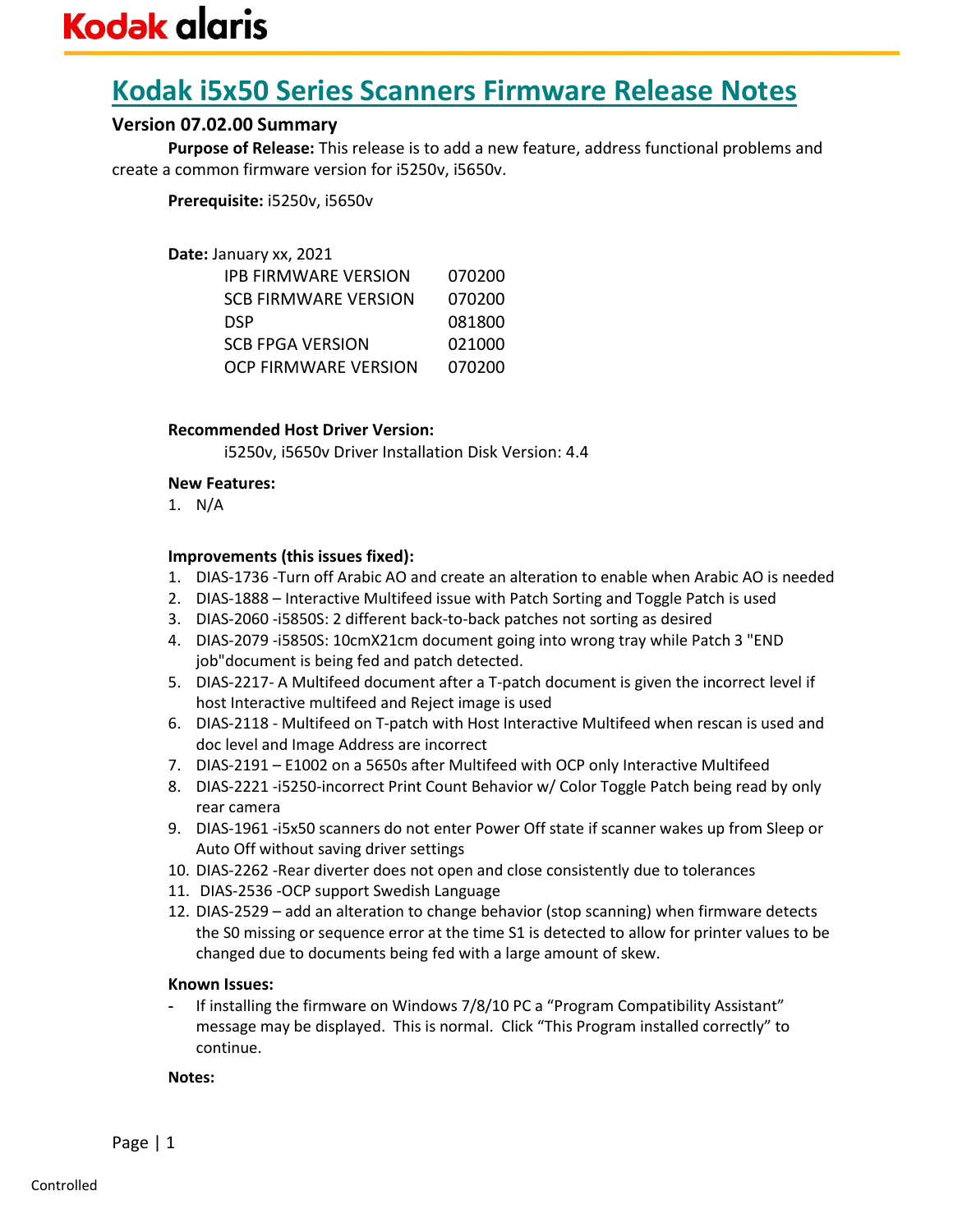## **Kodak i5x50 Series Scanners Firmware Release Notes**

### **Version 06.03.04 Summary**

**Purpose of Release:** This release is to address functional problems and create a common firmware version for i5250, i5650, i5850, i5250V, i5650V, i5650S and i5850S.

**Prerequisite:** i5250, i5650, i5850, i5250V, i5650V, i5650S and i5850S

Controlled Dual Stacking (CDS) is NOT supported in firmware 06.03.04 and host CD 3.17.2. Customers with CDS accessory will be required to stay with a 5.xx.xx versions of firmware and host CD 3.3.1.

**Date:** October 25, 2017

#### **Required Host Driver Version:**

i5250, i5605, i5850, i5250S, i5850S Driver Installation Disk Version: 3.17.2 i5250V, i5650V Driver and Kofax VRS version CD 2.2

#### **New Features:**

• none

#### **Improvements:**

1. DIAS-1359 - Power Off disable was not working, machine would still power off

### **Known Issues:**

1. None

**Notes:**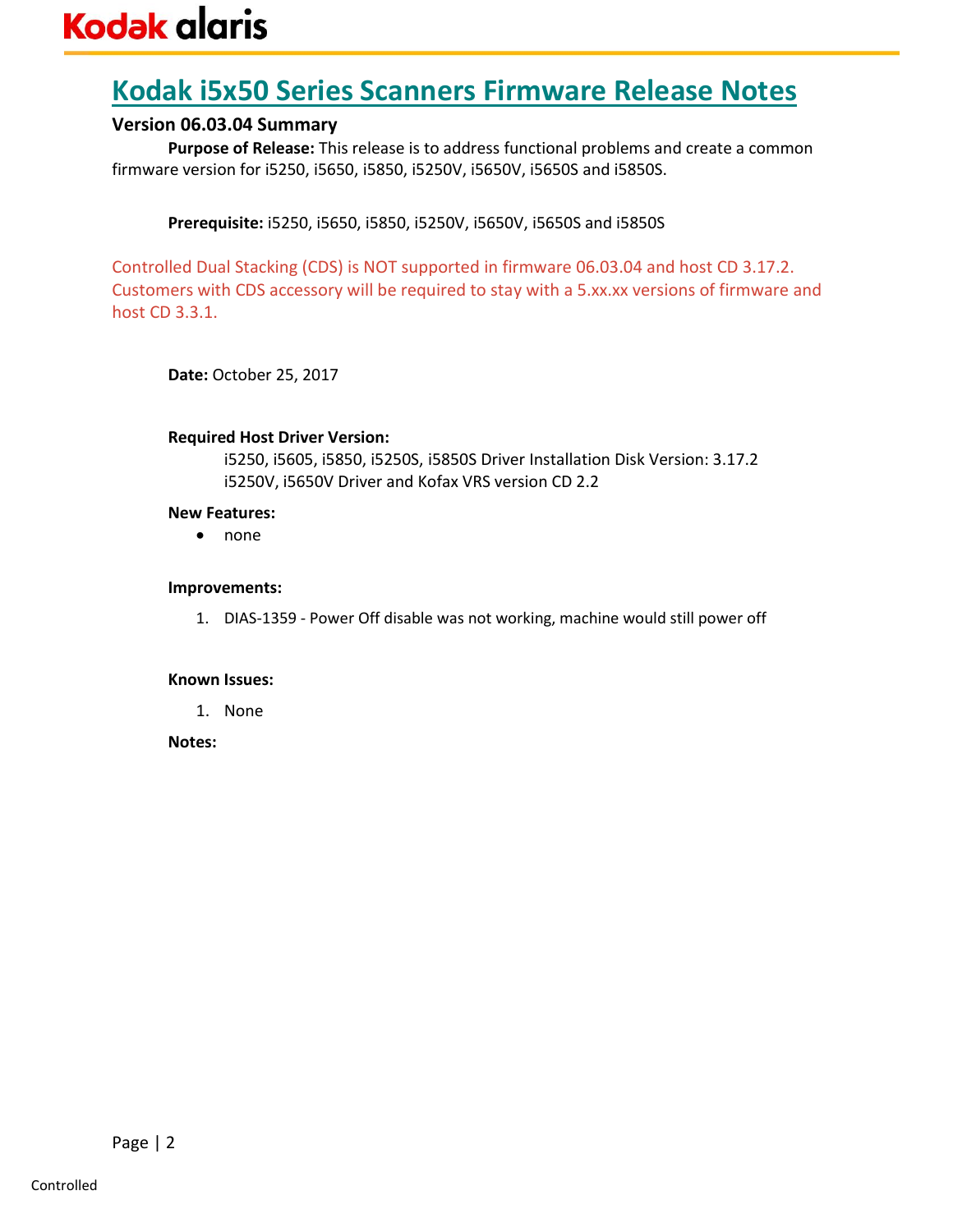## **Kodak i5x50 Series Scanners Firmware Release Notes**

## **Version 06.03.03 Summary**

**Purpose of Release:** This release is to address functional problems and create a common firmware version for i5250, i5650, i5850, i5250V, i5650V, i5650S and i5850S.

**Prerequisite:** i5250, i5650, i5850, i5250V, i5650V, i5650S and i5850S

Controlled Dual Stacking (CDS) is NOT supported in firmware 6.3.3 and host CD 3.17.2. Customers with CDS accessory will be required to stay with a 5.xx.xx versions of firmware and host CD 3.3.1.

**Date:** September 12, 2017

#### **Required Host Driver Version:**

i5250, i5605, i5850, i5250S, i5850S Driver Installation Disk Version: 3.17.2 i5250V, i5650V Driver and Kofax VRS version CD 2.2

#### **New Features:**

- DIAS-226 Added IT1 Override Alteration for improved binarization of high contrast (all pixels either black or white on original) documents
- •

#### **Improvements:**

- 1. DIAS-903 Address situation that a patch tone occurs and the image header information is not accurate with the camera reads a patch and the hardware patch reading are enabled and do not read the patch correctly.
- 2. DIAS-1178- Address E75- OCP setup request timeout error.
- 3. DIAS-1139 Address that with Multifeed Pause Scan Generate Image is used, when a multifeed occurs, the OCP thumbnail functionality does not match i5x00 scanner functionality.
- 4. DIAS-1221 Address situation when one image based on Toggle is ENABLED and interactive multifeed enabled and a multifeed occurs on the Toggle patch causes a critical error
- 5. DIAS-1213 Address situation when a Metal Detect at feeder pause error (E1137) occurs and while the document is stopping the lead edge reaches S1 sensors which results in a critical (E147) error.

#### **Known Issues:**

1. None

**Notes:**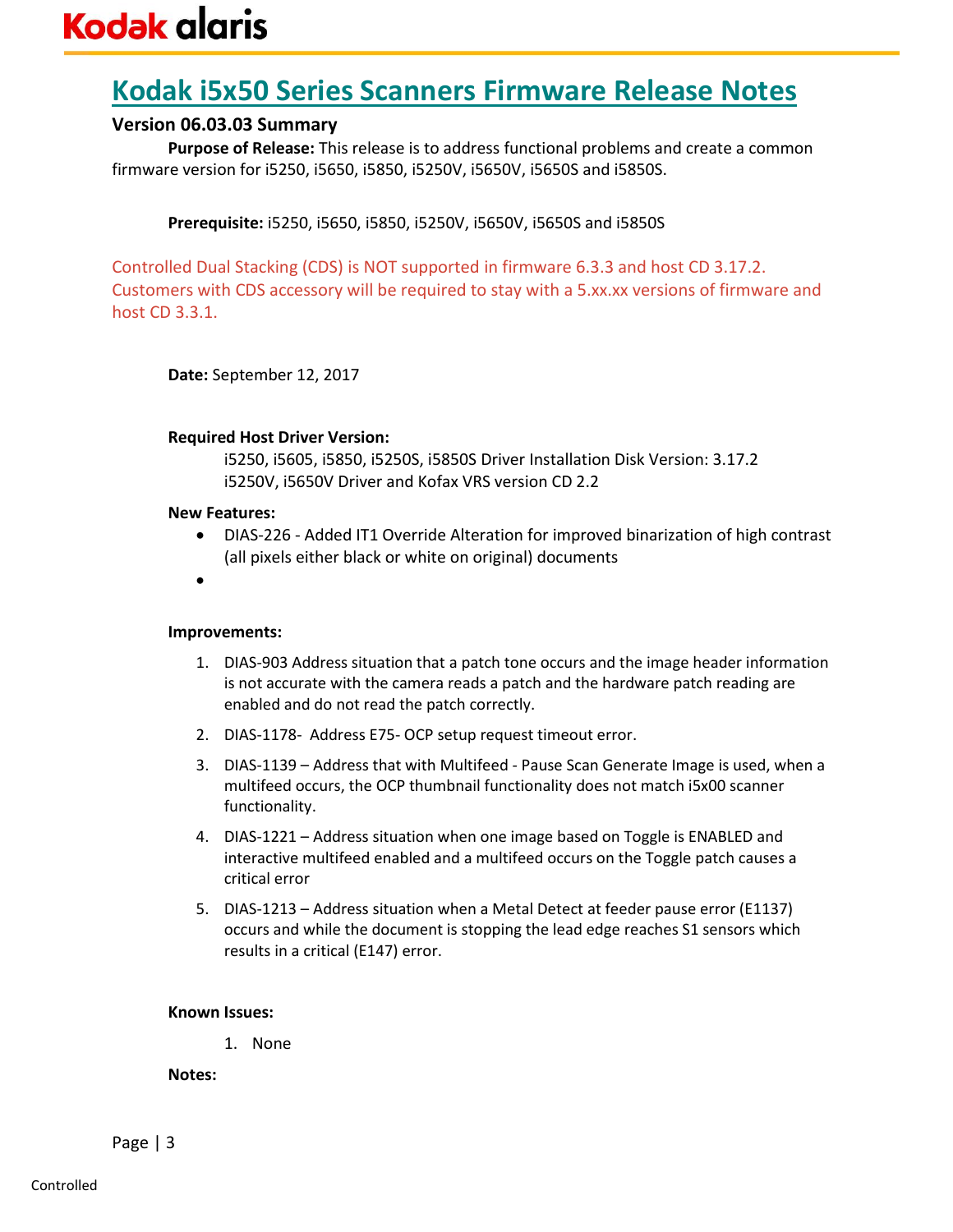## **Kodak i5x50 Series Scanners Firmware Release Notes**

## **Version 06.03.02 Summary**

**Purpose of Release:** This release is to address functional problems.

## **This firmware is not approved for use on any other i5000 or i5x50 scanner models.**

**Prerequisite:** i5850S or 15650S

**Date:** February 8, 2017

#### **Required Host Driver Version:**

i5x50 Driver Installation Disk Version: 3.17 for all support sorting function for both TWAIN and ISIS.

After this firmware is installed the scanner, the scanner will only have full functionality with host CD 3.17 or newer

#### **New Features:**

1. None

#### **Improvements:**

- 1. DIAS-1014 Type 4 patch does not sort when color toggle patch is enabled.
- 2. DIAS-1002 Select rescan on interactive multifeed results is sorting no longer working for the duration of the enable cycle.
- 3. DIAS-229 Images are being under cropped on the left and right as the document is transported
- 4. DIAS-548 A specific dark green document will always be removed when "remove by document content is set" – requires an image processing alteration to invoke algorithm change
- 5. DIAS-562 Auto Orientation is not working with a specific dark green customer document – requires an image processing alteration to invoke algorithm change
- 6. DIAS-1026 If OCP Override for Maximum Length Detection is set to off and a jam occurs, e1002 & e147 critical errors occur
- 7. DIAS-1030 When an individual patch head is unchecked in the user interface it is still being used
- 8. DIAS-1033 Corrected that Best Stacking is not working optimally
- 9. DIAS-227 If an OCP override for Document Handling is selected, Controlled Exit Stacking will not work and the Normal functionality is used.

#### **Supported Models:**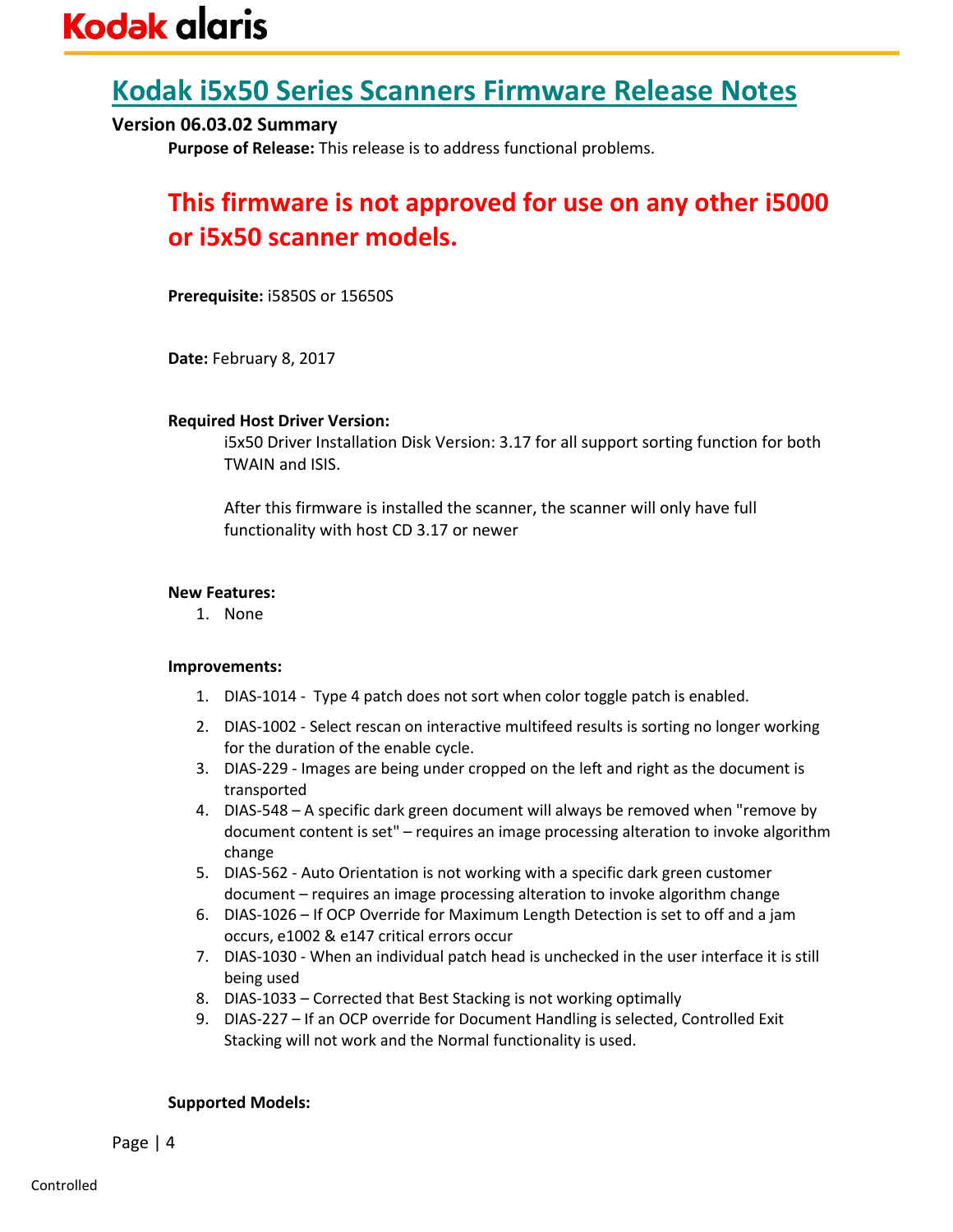# **Kodak i5x50 Series Scanners Firmware Release Notes**

**Only Kodak i5650S and Kodak i5850S**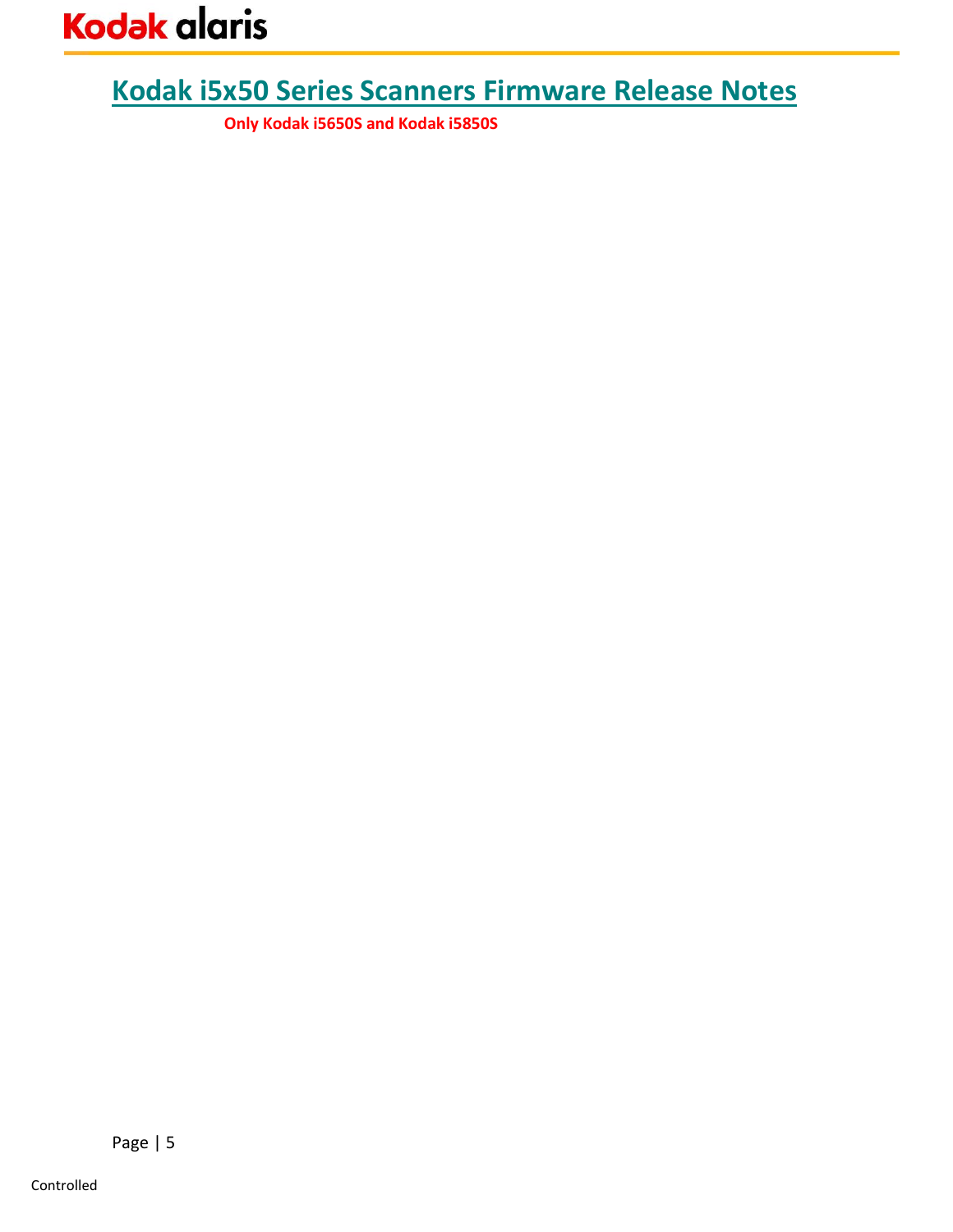## **Kodak i5x50 Series Scanners Firmware Release Notes**

#### **Notes:**

- 1. DIAS-212. The documentation for the i5650S and i5850S states that length sorting will take priority over patch sorting. This has been changed so that patch sorting will take priority over length sorting.
- 2. DIAS-896. Barcode Sorting when "Part of Document" is used and small ROIs are specified can result in the barcode not being read and the sorting not occurring. a. Workaround- enlarge the ROI around the bar code to sort.
- 3. DIAS-98. Barcodes which are printed not to the ISO standard for keep out zones and spacing may not be read and sort properly. See table below.

| ISO/IEC 15415:2004:    | Automatic identification and data capture techniques - Bar code |
|------------------------|-----------------------------------------------------------------|
| Information technology | print quality test specification - Two-dimensional symbols      |
| ISO/IEC 15416:2000:    | Automatic identification and data capture techniques - Bar code |
| Information technology | print quality test specification - Linear symbols               |

#### **Known Issues:**

**-** If installing the firmware on Windows 7/8/10 PC a "Program Compatibility Assistant" message may be displayed. This is normal. Click "This Program installed correctly" to continue.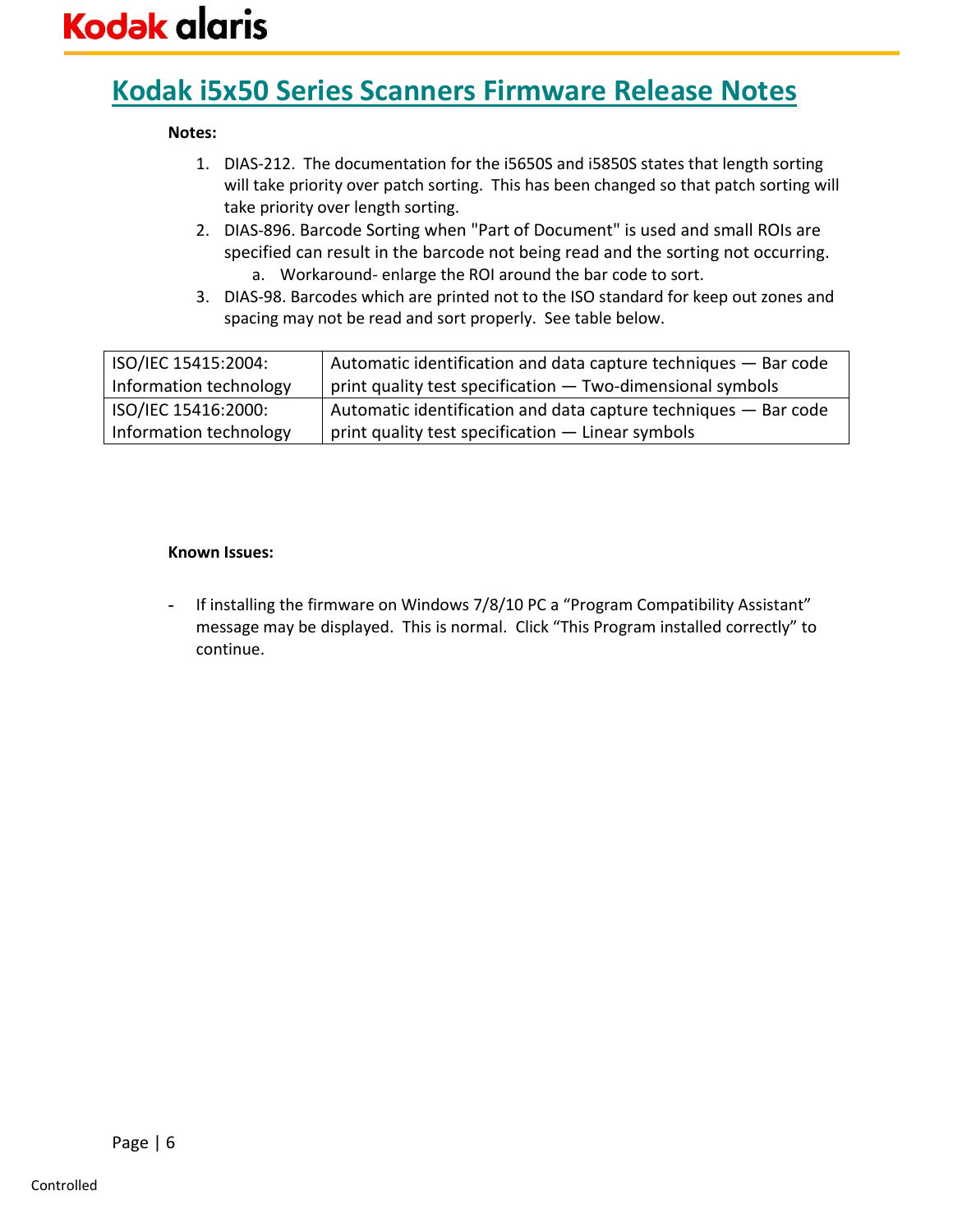## **Kodak i5x50 Series Scanners Firmware Release Notes**

## **Version 06.02.01 Summary**

**Purpose of Release:** This release was the initial shipping release for the Kodak i5650S and to add features to the Kodak i5850S Scanner.

**This firmware is not approved for use on any other i5000 or i5x50 scanner** 

## **models.**

**Prerequisite:** i5850S or 15650S

**Date:** November 30, 2016

#### **Required Host Driver Version:**

i5x50 Driver Installation Disk Version: 3.15 After this firmware is on the scanner, it will only function with host CD 3.15 or newer

#### **New Features:**

- 1. Sorting of documents (called exception documents) based on mutifeed, patch sheets, length and barcode with a new driver interface.
- 2. Sorting features (TWAIN and ISIS)
	- a. Multifeed
	- b. Length (up to 2 options)
	- c. Patches (12 types up to 3 locations)
- 3. Bar Code sorting TWAIN ONLY with limitations. See Known Issues

#### **Improvements: Initial Release**

#### **Supported Models:**

### **Only Kodak i5650S and Kodak i5850S**

#### **Notes: Known Issues:**

- **1.** Bar Code sorting that is working well**:**
	- a. Any 1D Bar Code profile
	- b. Multiple Rules (Up to 4 confirmed)
	- c. Multiple Rule Groups (Up to 4 confirmed)
	- d. Not Any Type selection works as expected
	- e. Normal Lengths barcodes work well except for inconsistencies stated below
	- f. Multiple Bar Codes on a page
	- g. Multiple orientations of the bar code
	- h. Sheets After Bar Code To Sort Rules
	- i. Individual Bar Code Type settings
	- j. All documents less than 8.8 inches.
- 2. Limitations
	- a. PDF-417 detecting and reading for sorting can be Inconsistent
	- b. 2 of 5 (4 digits in particular but some longer lengths as well) detecting and reading can be inconsistent
	- c. Bar Codes <  $\frac{1}{2}$  inch tall are less reliable, particularly <  $\frac{1}{4}$  inch
	- d. Bar Codes that do not meet ANSI Spec are unlikely to work.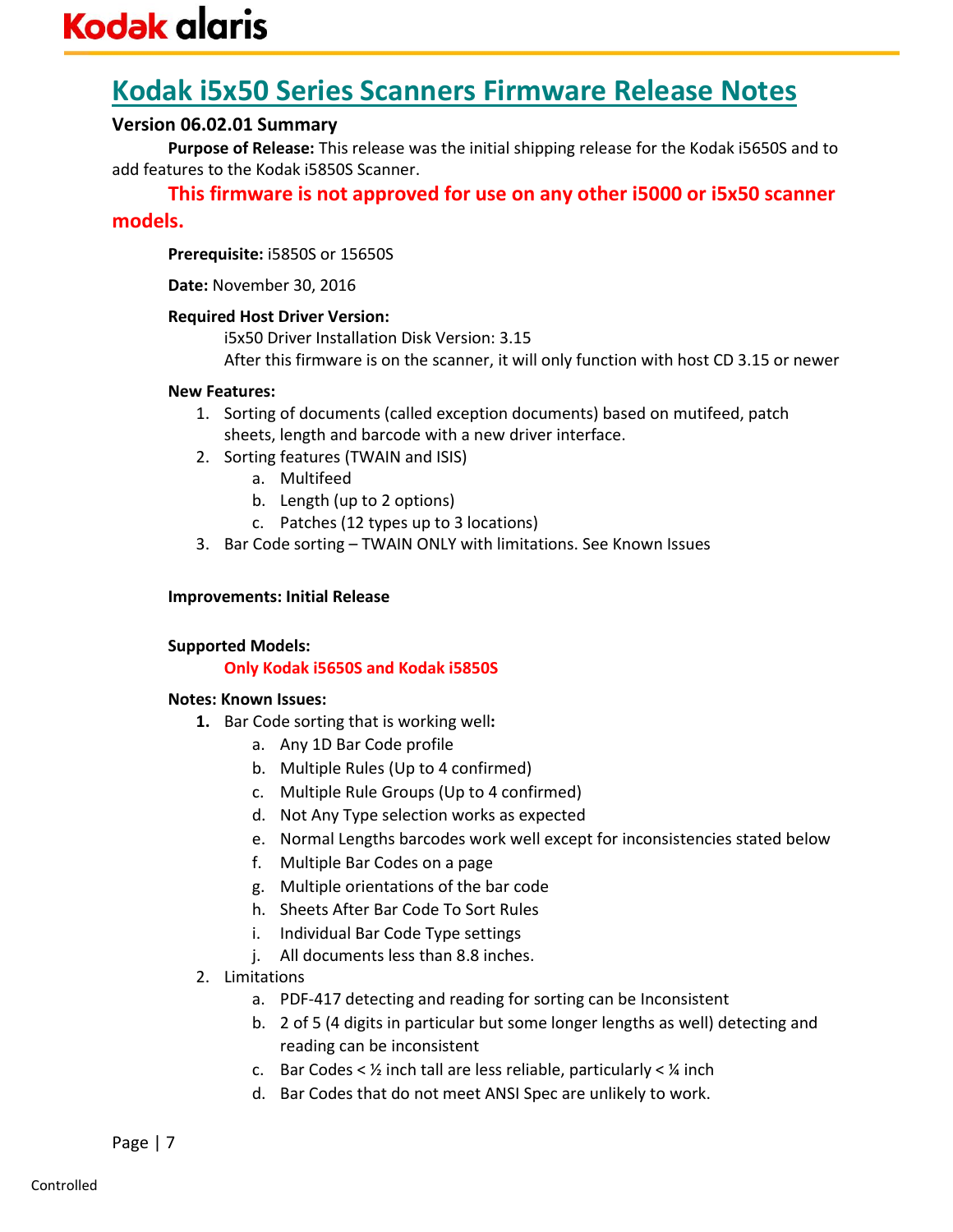## **Kodak i5x50 Series Scanners Firmware Release Notes**

- e. Bar Codes that are too close together (< spec) are likely to see only one of the bar codes but not both and specific areas need to be selected for each bar code and note entire document.
- f. Other than first copy (Grade A, maybe Grade B) bar codes, reading may be problematic.
- g. Bar Code Combinations with other sorting options (patch, length, multifeed, etc.) have not been fully tested.
- h. Bar Code Sorting based on a numeric value will never sort for Bar codes greater than 9 digits. For this reason, certain bar code types which require a fixed length that is greater than 10 digits (EAN13, UPC-A) will never be sorted for a numeric value compare.
- i. Any documents greater than 8.8 inches and less than 11.8 inches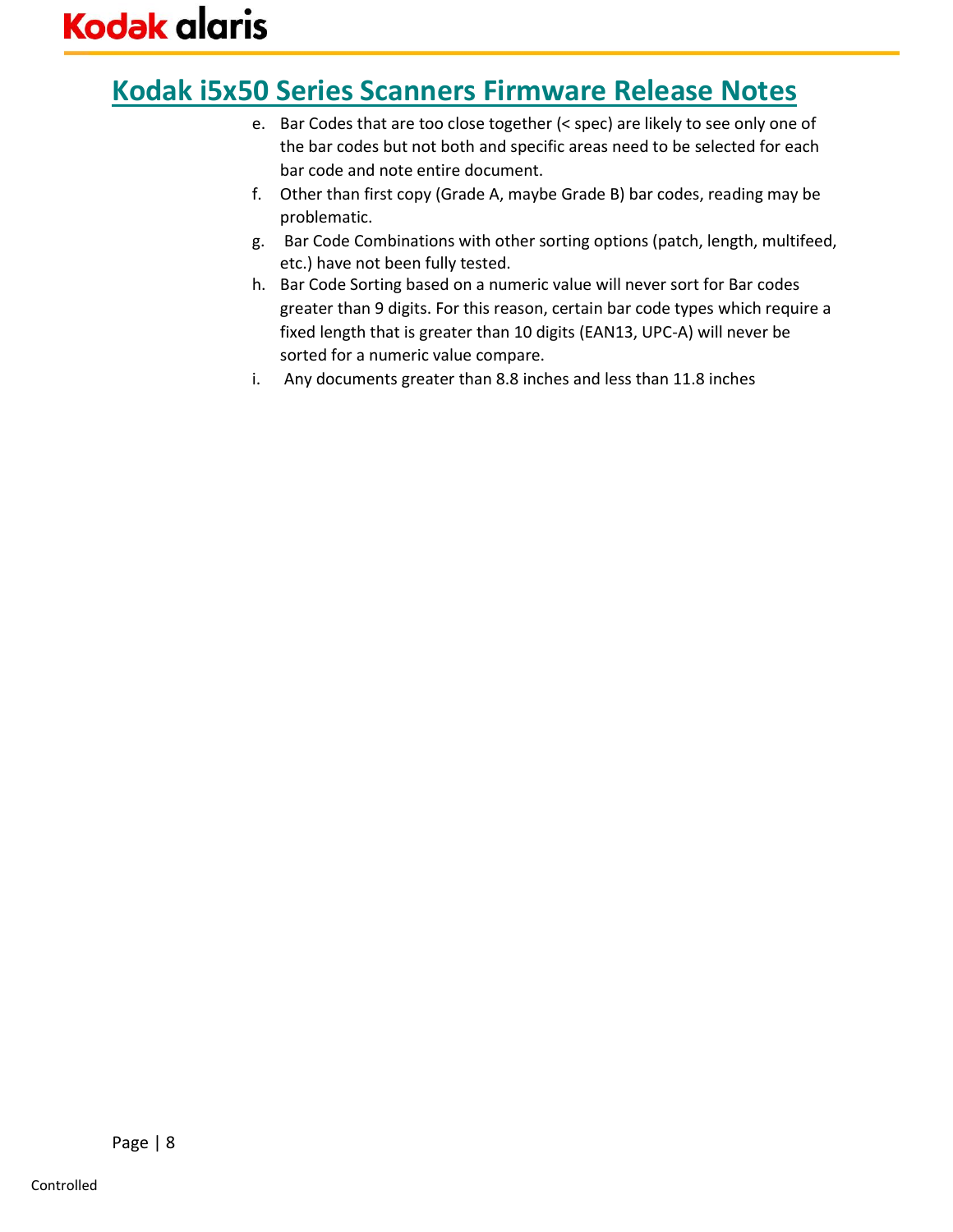## **Kodak i5x50 Series Scanners Firmware Release Notes**

### **Version 06.00.05 Summary - Kodak i5850S – Version 1.0 ONLY**

**Purpose of Release:** This release was the initial shipping release for the Kodak i5850S scanners. This firmware is not approved for use on any other i5000 or i5x50 scanner models.

**Prerequisite:** i5850S

**Date:** July 14, 2016

#### **Recommended Host Driver Version:**

i5x50 Driver Installation Disk Version: 3.03 with ISIS update: ISIS-eki5200\_2.0.11603.30001

#### **New Features:**

- 1. Sorting of documents (called exception documents) based on patch sheets, length and multifeed through the 5850 with Controlled Dual Stacking Host interface.
	- a. Tray 1 in the User Interface = Lower Tray
	- b. Tray 2 in the User Interface = Upper Tray
- 2. OCP setting for sort all patches which are selected in the driver user interface to the rear exit of the machine.
- 3. OCP Setting to toggle the output tray with a patch document before and after the exception documents.

### **Improvements: Initial Release**

### **Supported Models:**

### **Kodak i5850S – Version 1.0 ONLY**

#### **Notes: Known Issues:**

- **-** Known Installation Issue:
	- **1.** If installing the firmware on Windows 7/8/10 PC a "Program Compatibility Assistant" message may be displayed. This is normal. Click "This Program installed correctly" to continue.
- **-** Known Functionality Issues:
	- **1)** Color Toggle Patches (Type 4) are not being sorted or printed correctly when the following features are enabled at the same time.
		- Color Toggle Patch
		- Image Addressing
		- Sorting exceptions to Upper or Lower tray (not Rear)

Workaround: Check the Type 4 feature patch box on the Patch tab in the driver.

- **2)** Color Toggle Patch (Type 4) is treated as a non-exception document when the following features are enabled at the same time.
	- Color Toggle Patch enable
	- Sorting by length using the "Between" or "Greater Than" options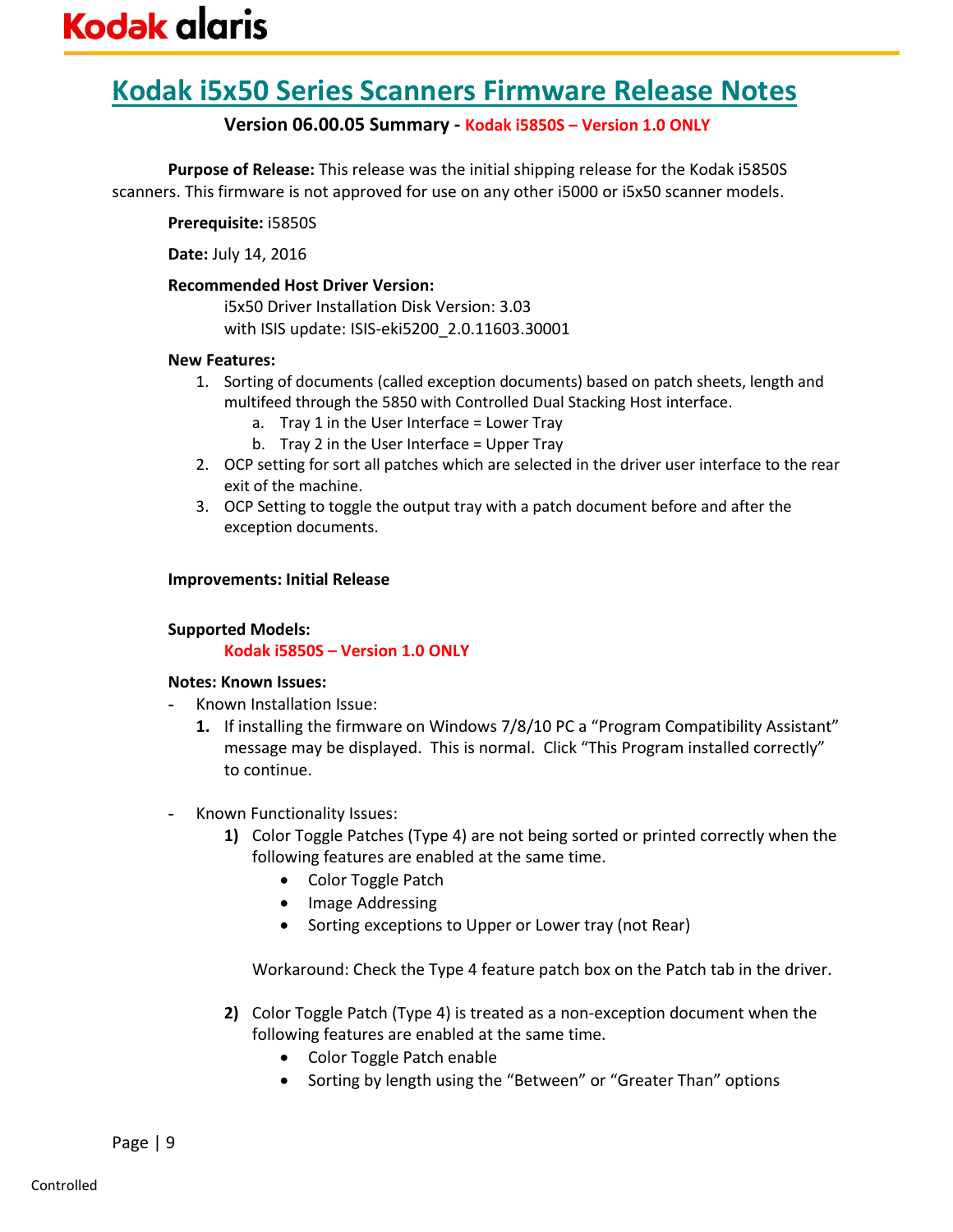# **Kodak i5x50 Series Scanners Firmware Release Notes**

Workaround: Change Length logic to use the "Less Than" function.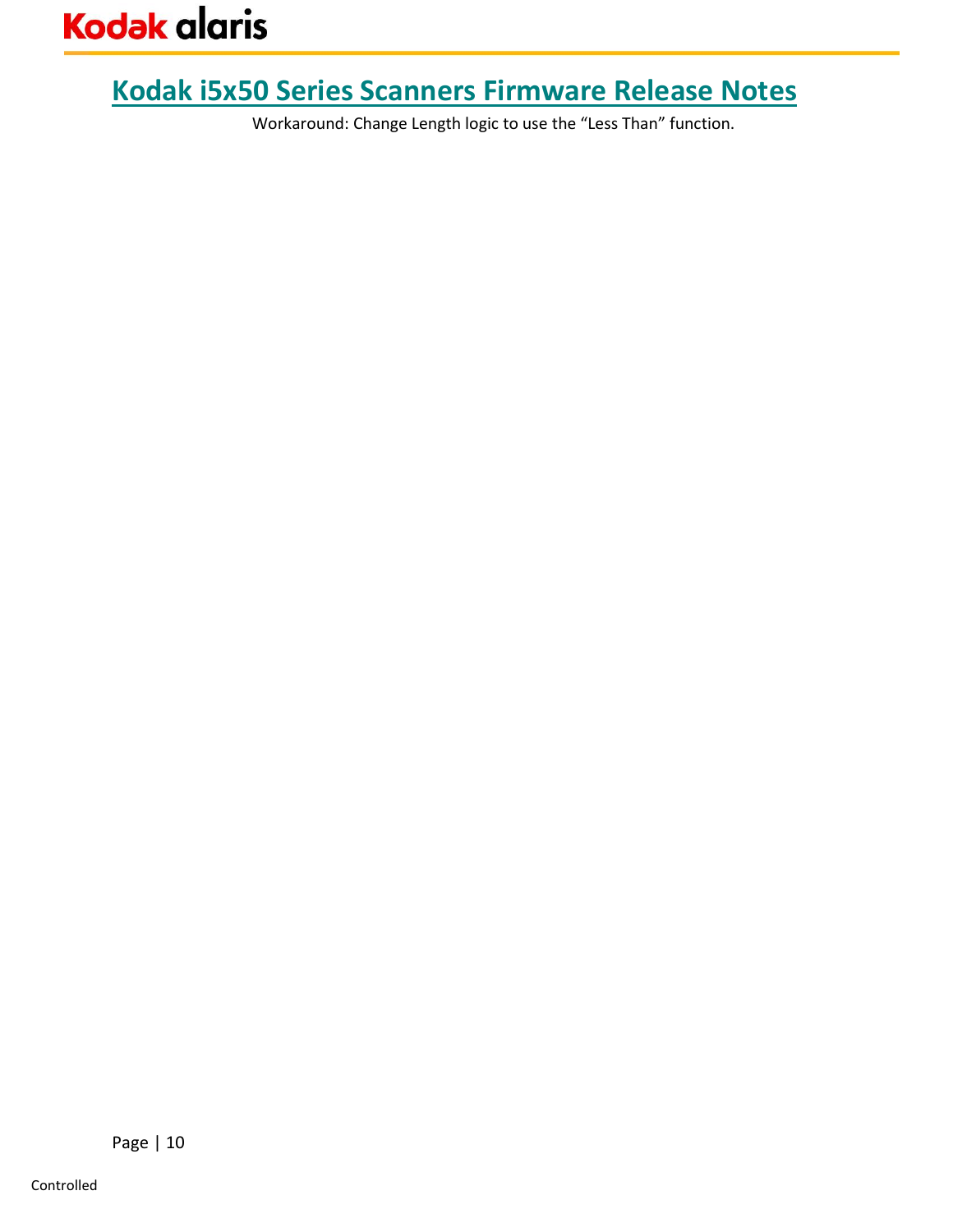# **Kodak i5x50 Series Scanners Firmware Release Notes**

- **3)** Slight scanning speed reduction for one page (caused by increased interdocument gap) after a document is being sorted to the Upper Tray (Stack #2) when the following features are enabled at the same time.
	- Length sorting is enabled
	- Exception tray is set to Upper Tray (Stack #2)
	- Multifeed response is set to an options that holds the document at the exit roller
		- i. Interactive (via driver or Control Panel)
		- ii. Pause scanning leave paper at exit
		- iii. Stop scanning leave paper at exit

Workaround options:

- a. Change exception tray to Lower Tray (Stack #1)
- b. Use different Multifeed response such as Pause Scanning Generate Image for Interactive multifeed option on Scanner Display only.
- **4)** Feature or Machine Patches (Type 1,4/Color Toggle,6,10,11,12,13,14,15) may not be out sorted when:
	- a. Image Addressing is enabled.
	- b. Sorting of patch document to the Upper tray (Stack #2) or Lower tray (Stack #1) or using the Dual Stacking Toggle Patch option.

Workaround options:

- a. For Patch Type (4/Color Toggle,6): The feature patch box on the Patch tab in the driver being used must be checked
- b. For Patch Type (10,11,12,13,14,15): The Patch Type must be assigned to a feature in the Patch tab-"Action when patch detected:" area of the driver.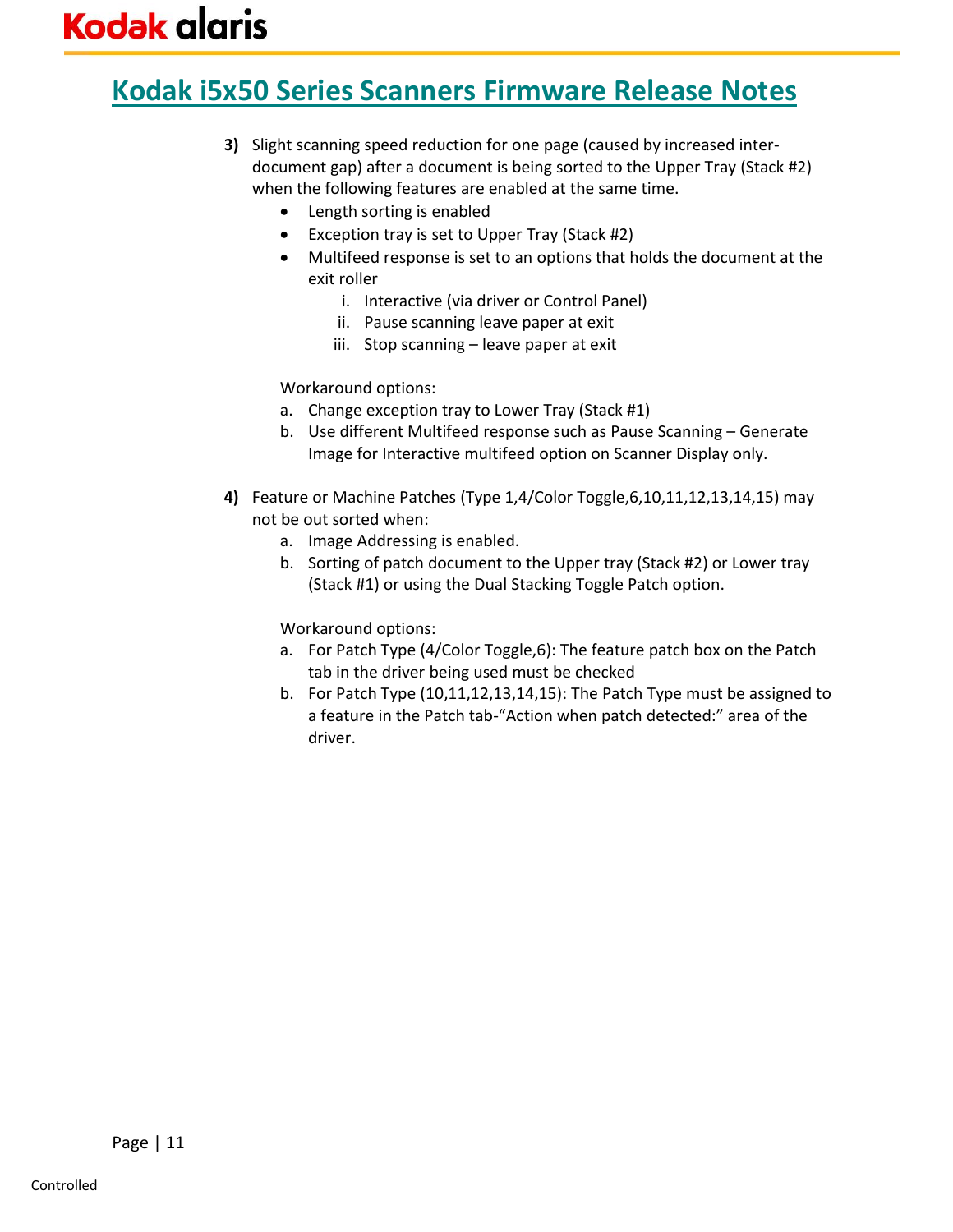# **Kodak i5x50 Series Scanners Firmware Release Notes**

## **Release Notes are updated on 2016-05-25 are in Blue for the 5.10.01 and 5.10.04 releases.**

### **Version 5.10.04 Summary**

**Purpose of Release:** This release is to improve the feeder motor startup control and interdocument gap for the Kodak i5250 and Kodak i5650 scanners. Also changes one German OCP translation for all the Kodak i5x50 scanners. This firmware will not install on any other i5000 scanner models.

**Prerequisite:** The Kodak i5850 scanner MUST have firmware 4.3.0 or higher installed before the 5.10.04 firmware will install. If the "DownloadFirmware\_i5000\_50\_Series\_v05.10.04.exe" file will not install on your Kodak i5850 scanner, then download and update to the 4.4.11

("[DownloadFirmware\\_i5000\\_00\\_Series\\_v04.04.11.exe](http://download.kodak.com/docimaging/drivers/DownloadFirmware_i5000_00_Series_v04.04.11.exe)") version first and reboot your scanner. Once the Kodak i5850 scanner is been upgraded to the 4.4.11 firmware version you will then be able to upgrade to the 5.10.04 version.

#### **Date:** April 22, 2016

**Recommended Host Driver Version:** 

i5x50 Driver Installation Disk Version: 3.3

#### **New Features from FW 5.10.4:**

1. N/A

#### **Improvements from FW 5.10.01:**

- 1. PR 26371 i5650 & i5250 only Feed Motor stalls during motor startup
- 2. PR 26421 i5650 & i5250 only –E1088 –Check Document preparation. Added 0.3" to the inter-document gap and added a Speed = +1 option to the OCP setting on the i5650 like the i5850 uses.
- 3. PR 26367 –Change German Translation for Staple/Metal Protection to "Metallklammerschutz"
- 4. Default Document Gap has been changed for i5650 to 2.8 inches which is the same as has been done on the i5850. See User Guide on how to lower the gap to 2.5 inches if needed, this now applies to the i5650 and the i5850 not just the i5850 as listed in the User Guide.

#### **Supported Models:**

.

#### **Kodak i5850, Kodak i5250 and Kodak i5650**

#### **Notes:**

**-** If installing the firmware on Windows 7/8/10 PC a "Program Compatibility Assistant" message may be displayed. This is normal. Click "This Program installed correctly" to continue.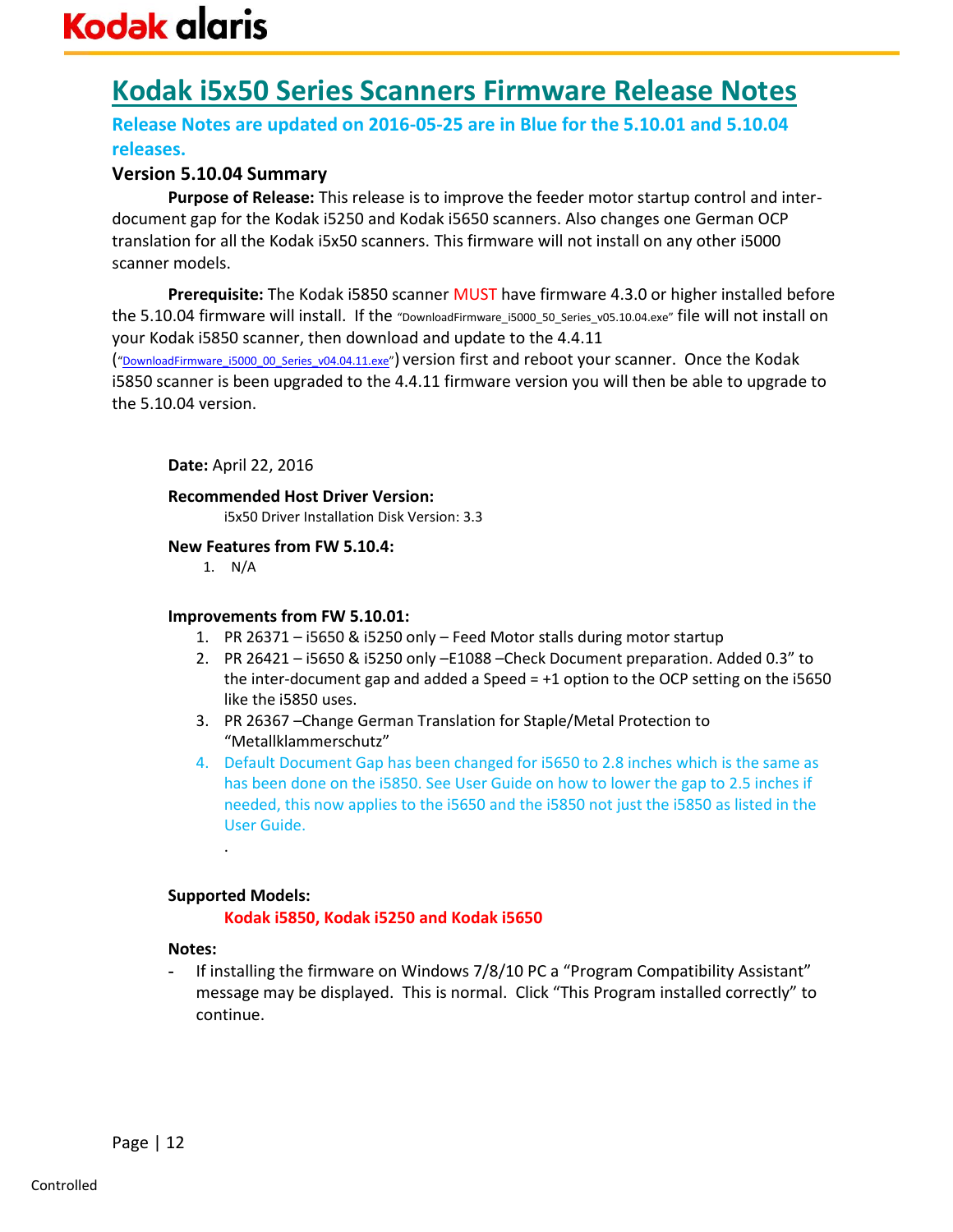## **Kodak i5x50 Series Scanners Firmware Release Notes**

## **Version 5.10.01 Summary**

**Purpose of Release:** This release was the initial shipping release for the Kodak i5250 and Kodak i5650 scanners and add features to the Kodak i5850 scanner. This firmware will not install on any other i5000 scanner models.

**Prerequisite:** The Kodak i5850 scanner MUST have firmware 4.3.0 or higher installed before the 5.10.01 firmware will install. If the "DownloadFirmware\_i5000\_50\_Series\_v05.10.01.exe" file will not install on your Kodak i5850 scanner then download and update to the 4.4.11

("[DownloadFirmware\\_i5000\\_00\\_Series\\_v04.04.11.exe](http://download.kodak.com/docimaging/drivers/DownloadFirmware_i5000_00_Series_v04.04.11.exe)") version first and reboot your scanner. Once the Kodak i5850 scanner is been upgraded to the 4.4.11 firmware version you will then be able to upgrade to the 5.10.01 version.

**Date:** March 30, 2016

#### **Recommended Host Driver Version:**

i5x50 Driver Installation Disk Version: 3.3

#### **New Features from FW 4.4.11:**

- Support for Flatbed Accessories (both Legal and A3 flatbeds are now supported)
- Printer Digital Printing
- Printer Accessory Intelligent Printing Patch counting (i5250, i5650,i5850)
- Printer Accessory Intelligent Printing Indexing (i5650,i5850)
- Printer Accessory Rear Side post Scan Printing (i5250, i5650)
- Printer Accessory more options (Print Julian date and all date and time formats including seconds to 10th of second.)
- Printer Accessory New resize control for adjusting Digital and Physical font size
- Multifeed Interactive Multifeed detection with display on scanner and the host.
- Multifeed Output control with holding the Multi-Feed page at exit roller
- Barcode Detection (with 10 supported types including 2D barcodes with 16 barcodes per page)
- Image Processing Barcode Image Enhancement
- Image Processing Text Enhancement
- Image Processing Line Thickening and Thinning
- Image Processing Image Merge
- Bitional and Color Dropped Bitonal (Tri-Stream = Color or Gray plus Bitonals)
- TWAIN driver native 64-bit support
- Intelligent Document Protection on all models
- Wait for Paper mode for feeder
- Customer can disable Power Off mode
- ISIS Driver Logging and Debug
- OCP Application Override options with lockout option (Language/PaperSource/PostRotation/ MultiFeed/++)
- OCP Rear Exit Open or Close
- OCP Speed vs. Quality
- OCP Metal Staple Detection Enable/Disable
- OCP Count only mode with multifeed detection
- OCP Interactive Omit Multi-feed while scanning